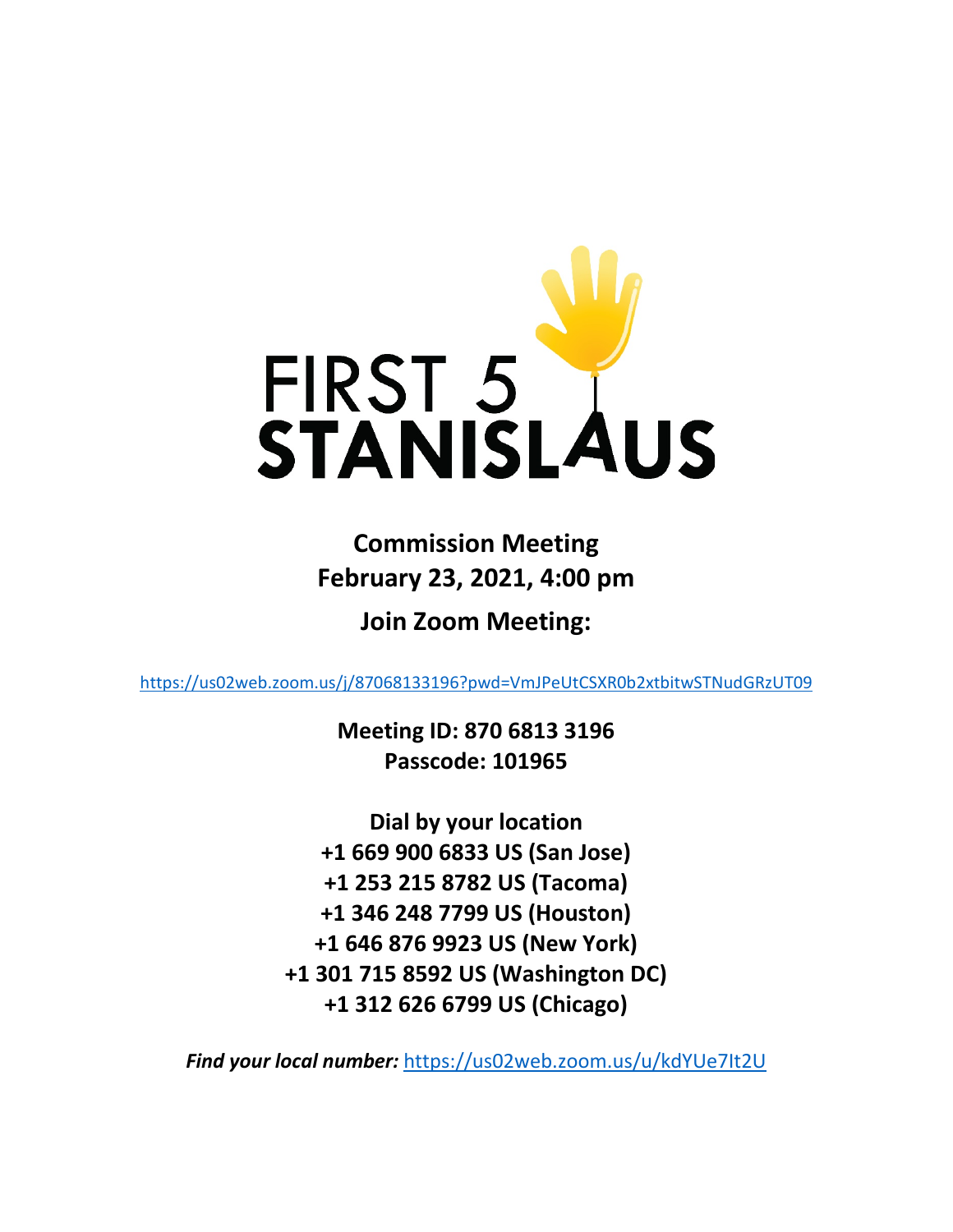

# *Commission Meeting Notice*



### *Tuesday, February 23, 2021, 4:00 PM Meeting to be conducted via Zoom (video and phone conference) for Commissioners and Public*

This meeting will be held in accordance with the Governor's Stay at Home Executive Order N-33-20 and will not include in person public attendance. Members of the public may observe the meeting and provide comments to the Board via email or telephone as described below. **Join Zoom Meeting:**

<https://us02web.zoom.us/j/87068133196?pwd=VmJPeUtCSXR0b2xtbitwSTNudGRzUT09>

**Meeting ID:** 870 6813 3196 **Passcode:** 101965 **Dial by your location +1 669 900 6833 US (San Jose) +1 253 215 8782 US (Tacoma) +1 346 248 7799 US (Houston) +1 646 876 9923 US (New York) +1 301 715 8592 US (Washington DC) +1 312 626 6799 US (Chicago)**

**Find your local number:** <https://us02web.zoom.us/u/kdYUe7It2U>

The Stanislaus County Children and Families Commission welcomes you to its meetings which are ordinarily held on the fourth Tuesday of most months. Your interest is encouraged and appreciated. The agenda is divided into multiple sections including:

**CONSENT CALENDAR:** These matters include routine financial and administrative actions. All items on the consent calendar will be voted on at the beginning of the meeting under the section titled "Consent Calendar." If you wish to have an item removed from the Consent Calendar, please make your request at the time the Commission Chairperson asks if any member of the public wishes to remove an item from consent.

**DISCUSSION ITEMS:** These items will be individually discussed with opportunity for public comment.

**PUBLIC HEARINGS:** These items are opportunities for individuals interested in the matter being addressed on the agenda item to present their views to the Commissioners. Any member of the audience desiring to address the Commission on a matter on the agenda, please utilize the "raise hand" function or state that you have a comment through the chat function on zoom to be acknowledged by the Chair during the meetings or submit your comments by email to  $j$ onesd $@$ stancounty.com prior to the meeting. Those observing the meeting telephonically may speak up when the Chair asks if there are any comments. In order that interested parties have an opportunity to speak, any person addressing the Commission will be limited to a maximum of 5 minutes unless the Chairperson of the Commission grants a longer period of time.

**PUBLIC COMMENT PERIOD:** Public comment may be submitted in advance of the meeting via email to [jonesd@stancounty.com](mailto:jonesd@stancounty.com) or by mail to 930 15<sup>th</sup> St. Modesto Ca. 95354. Please indicate in your email the agenda item to which your comment applies. Please submit public comments as soon as possible so that they can be provided to the Commissioners before, and, as feasible, during the meeting. Any member of the audience desiring to address the Commission on a matter on the agenda, please utilize the "raise hand" function or state that you have a comment through the chat function on zoom to be acknowledged by the Chair during the meetings. If you have anything that you wish distributed to the Board and included for the official record, please include it in your email. Comments that require a response may be deferred for staff reply.

#### **MEMBERS:**

**Vicki Bauman** School Representative

**Ignacio Cantu, Jr.** Chair Community Representative

> **Vito Chiesa** County Supervisor

**David Cooper** Vice Chair Community Representative

**Kathy Harwell** Community Services Agency

**Mary Ann Lilly-Tengowski** Health Services Agency

**Tony Lomeli** Community Representative

**Nelly Paredes-Walsborn, Ph.D.** Community Representative

**Julie Vaishampayan, M.D.** Public Health Officer

\*\*\*\*\*\*\*\*\*\*\*\*\*\*

**David T. Jones** Executive Director